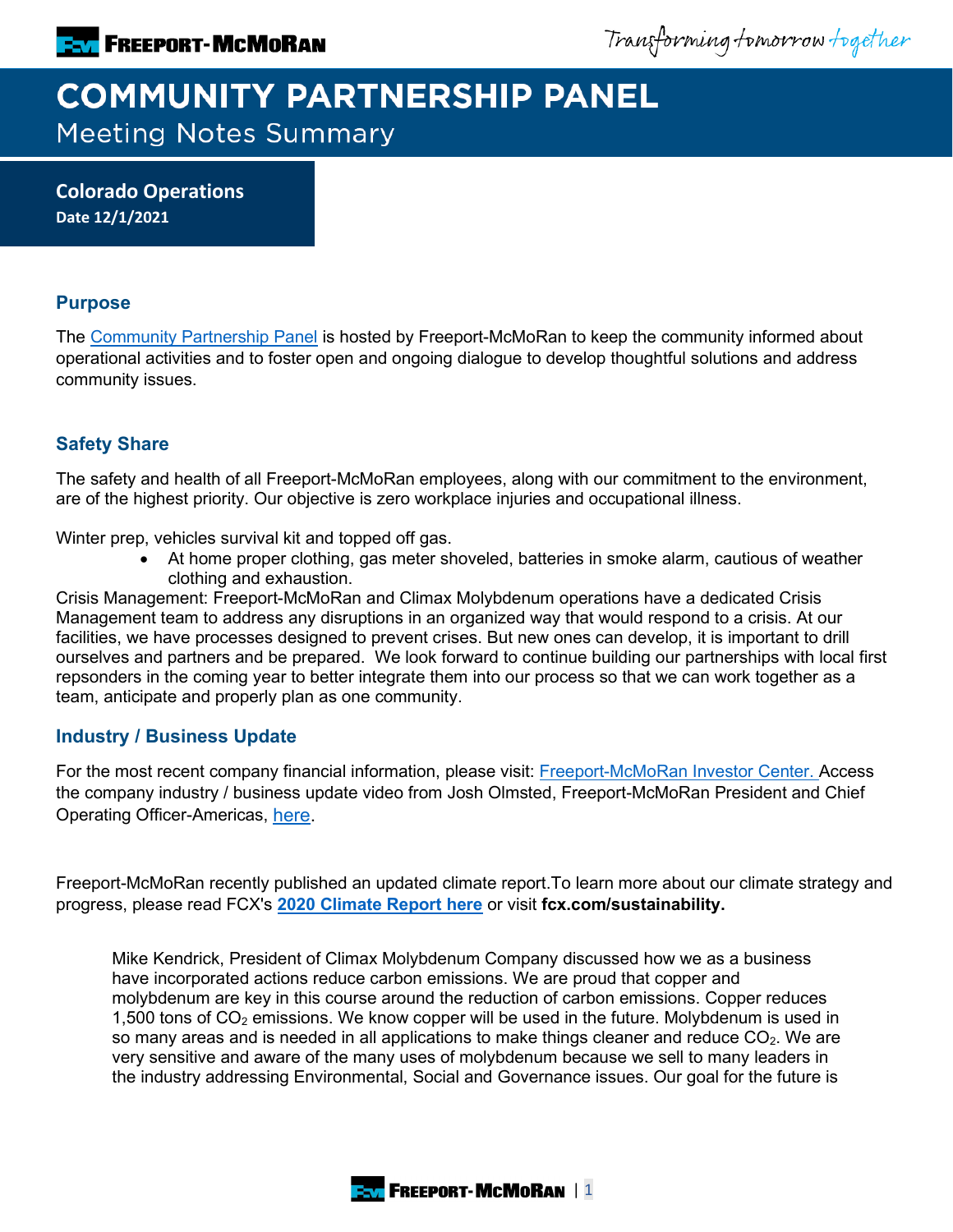to develop and grow partnerships and find common goals and aspirations. We want to work with you to find ideas on how we can do this together in our communities.

Henderson headcount is approximately 350, with a target of 400 and still trying to hire more people.

Climax headcount is approximately 330, with a target of 480 and still looking to hire 150 to 160 more.

# **Community Engagement / Development Update**

#### **CIF Official Announcement**

The Freeport-McMoRan Foundation has awarded nearly \$2.8 million to 39 projects in Arizona, Colorado and New Mexico through our Community Investment Fund process.

#### **\$500,000 was awarded to the following grant recipients:**

- **Clear Creek County** *– Clear Creek County Collaborative Care Center*
- **Wireless Research Center** *– Community Upskilling and Resiliency*
- **Grand Foundation** *– Affordable Housing Support*
- **Chaffee County Community Foundation** *– Jane's Place Workforce and Transitional Housing Program*
- **Cloud City Wheelers** *– Trail Conservation Crew*
- *elevateHER – empower:HER*
- **Chaffee Housing Trust** *Homeownership Services Program*
- **Keystone Science** *School – Afterschool and Summer CATCH Programs*
- **Lake County Build a** *Generation – Early Childhood Workforce Recruitment, Development and Retention Project*
- **Tabor Opera House** *– Capital Campaign Feasibility Study*
- *YouthPower365 – Industry Certification Program*

#### **Mini-Grants Awards**

The Freeport-McMoRan Foundation, through Mini-Grants for Education awards, invested \$36,000 in schools in 2021. In all, 67 programs were funded. Congratulations to the following recipients from the Colorado operations area (Climax and Henderson commmunities)!

- Breckenridge Elementary Outdoor Applied Learning
- Summit High School Bicycle for Honduras
- Summit High School Bridge and Tower Building
- Summit High School Creating Interest in the Trades
- Summit Middle School Design Thinking
- Cloud City High School Climate Change Investigations
- Lake County High School Classroom Calculators
- Lake County High School Fire Cadet Program
- Lake County High School LEGO Engineers
- Lake County Intermediate School Electricity lock, snap circuits
- Lake County Intermediate School Google Cardboard
- Lake County School District Life Cycles Unit
- School to Work Alliance Program STEM Robotics and Mechanical Career Exploration

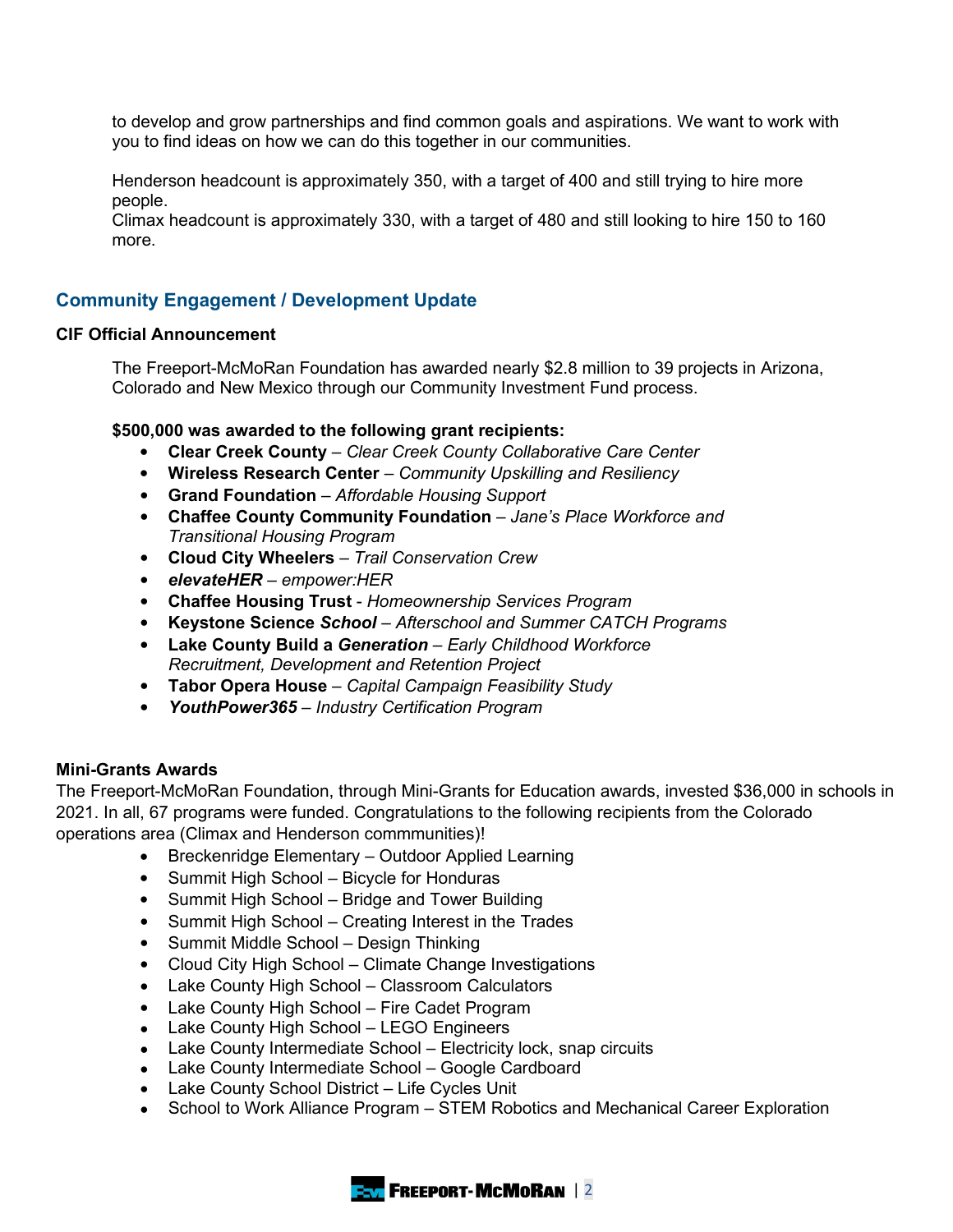- Clear Creek High School Energy and Climate Sciences units
- King Murphy Elementary Environmental Awareness
- King Murphy Elementary Student Voice and Choice Classroom Library

# **Social Investing**

During the third quarter of 2021, the Colorado operations were proud to partner on the following initiatives and projects:

- **Keystone Science School** Science, Adventure, Fiesta! Fundraising support
- **Greater Arkansas River Nature Association** Nature & Education Stewardship Headwaters level support
- **St. George Episcopal Church** Recipe Book support
- **Cloud City Wheelers** Pedal for the Park project support
- **Leadville Boom Days Committee** Boom Days event support
- **Summit County Preschool** 2021 annual fundraiser support
- **Friends of the CO Avalanche Information Center** 2021/22 14,000' level support
- **Economic Developers Council of CO** 2021 Regional Partnership
- **Lake County Treasurer** Mineral Belt Trail Story Walk program support
- **Lake County Civic Association** member dues
- **Denver Metro Chamber of Commerce** 2021 Gold Level member
- **Grand County Rural Health Network** Gratitude for Grand sponsor
- **Middle Park Fair and Rodeo** 4H and Queens program support
- **Idaho Springs Elks Lodge No 607** 2021 Mining Days
- **Kremmling Area Chamber of Commerce** County Off the Cliff sponsor
- **Evergreen Area Chamber of Commerce** 2021 Taste of Evergreen
- **Winter Park Christian Center** 2021 Joyful Givers
- **Clear Creek County Advocates** 2021 Santa Shop

## **2021 United Way Campaign**

Freeport-McMoRan Foundation will match employee gifts with dollars directed to the local United Way. The Foundation will double match donations of \$25 or more up to the first \$1,000 and single match donations of more than \$1,000.

In 2021, our local United Way received \$169,931.24 in match from the Freeport-McMoRan Foundation.

## **Grievance Management System**

Freeport-McMoRan has a process to receive, record and respond to local questions, comments and concerns. We encourage all stakeholders to reach out to us.

- **Talk** with your local Freeport-McMoRan or Community Development representative
- **Call** the Community Information and Grievance Line at 877-629-2609, 24 hours a day, seven days a week (English or Spanish)
- **Email** [communitydevelopment@fmi.com](mailto:communitydevelopment@fmi.com) or via [FreeportInMyCommunity.com/contact](http://freeportinmycommunity.com/contact)
- **Send mail to** *Freeport-McMoRan Community Development – 333 N. Central Ave., Phoenix, AZ, 85004*

Climax has responded to one community grievance over the last quarter. Topics of concern included:

• (Trespassing) Individual Hwy 91 person was upset about seeing mining in the area. The issue was logged and reported.

Henderson operations had zero community grievances over the last quarter.